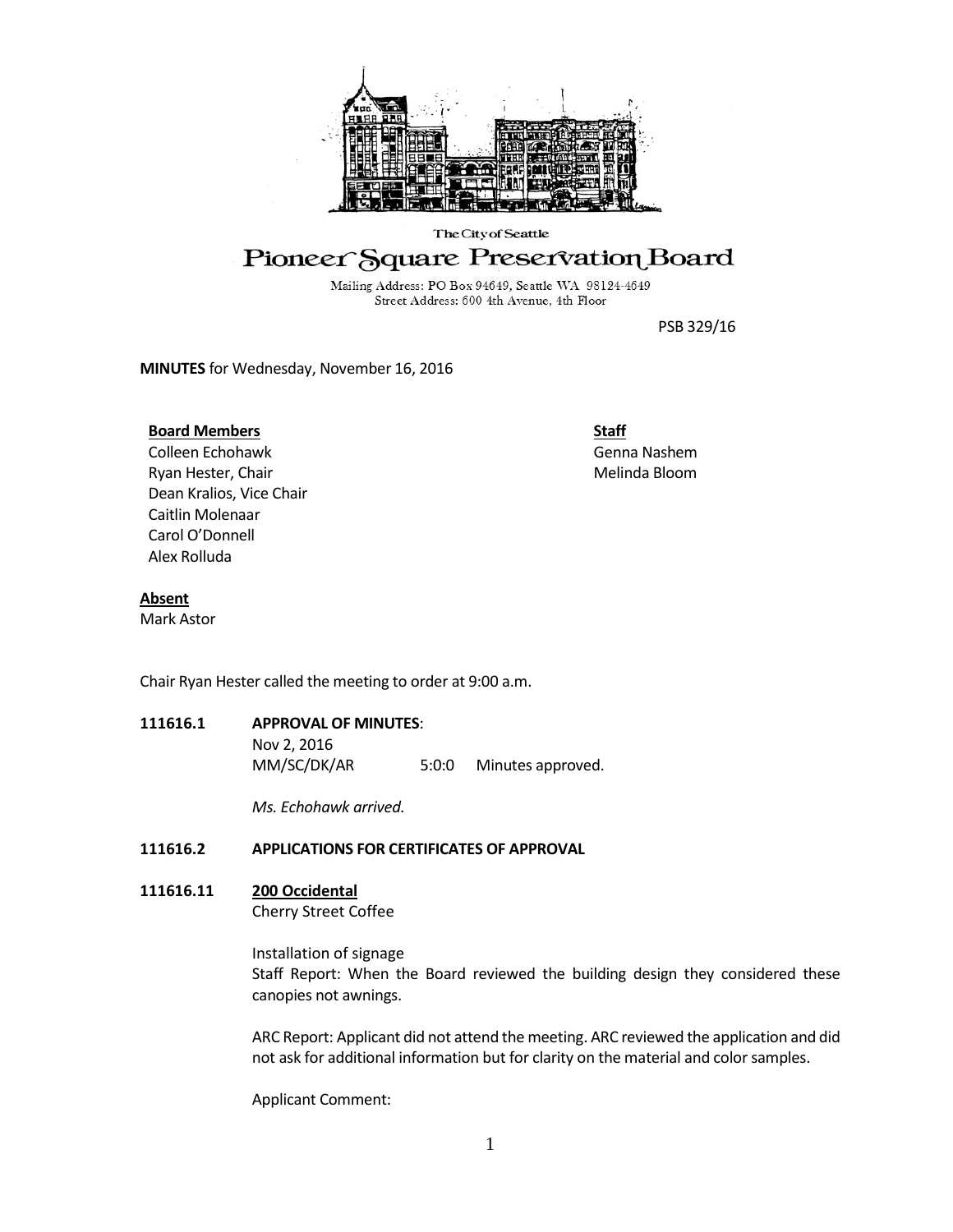Jessica Bailey, Mallet Architecture, explained the proposed exterior signage is in line with building codes and Pioneer Square Preservation District Rules. She provided photos of storefront showing placement of signage. She said signage will be concentrated in the first storefront area around the exterior door and on the canopy. She said the logo will be to the left of door in gold leaf. She said hours and address will be white vinyl letters applied to interior of glazing. She said a blade sign will hang from existing canopy; it will be constructed of fir with a white wash paint that will allow the texture of the fir to show through and cherries will be painted on. She said that a 24" x 36" sandwich board will be made from reclaimed fir with a clear lacquer finish. She said it will have the cherry Street logo and blossoms.

Mr. Kralios confirmed that the retail space encompasses both storefronts and that they are doing signage only on one.

Ms. Bailey concurred. Responding to clarifying questions she said that the new metal of the hanging hardware on canopy will match storefront metal. She said there is adequate clearance below sign 8' 10".

Public Comment: There was no public comment.

Board Discussion:

Mr. Hester went over District Rules.

Mr. Kralios noted to add District Rule XX F, Sandwich Boards.

Ms. O'Donnell said the signage was very attractive and well executed.

Mr. Kralios noted the consistent font type and logo; he said the signage was clean and comprehensive.

Mr. Hester agreed and said it permits visibility and is well-placed.

Mr. Kralios said it complies with District Rules in letter height and compatibility. He said the materials are appropriate.

Action: I move to recommend granting a Certificate of Approval for Installation of a canopy sign, blade sign and window signage as presented.

The Board directs staff to prepare a written recommendation of approval based on considering the application submittal and Board discussion at the Nov 16, 2016 public meeting, and forward this written recommendation to the Department of Neighborhoods Director.

Code Citations: SMC 23.66.030 Certificates of Approval required SMC23.66.160 Signs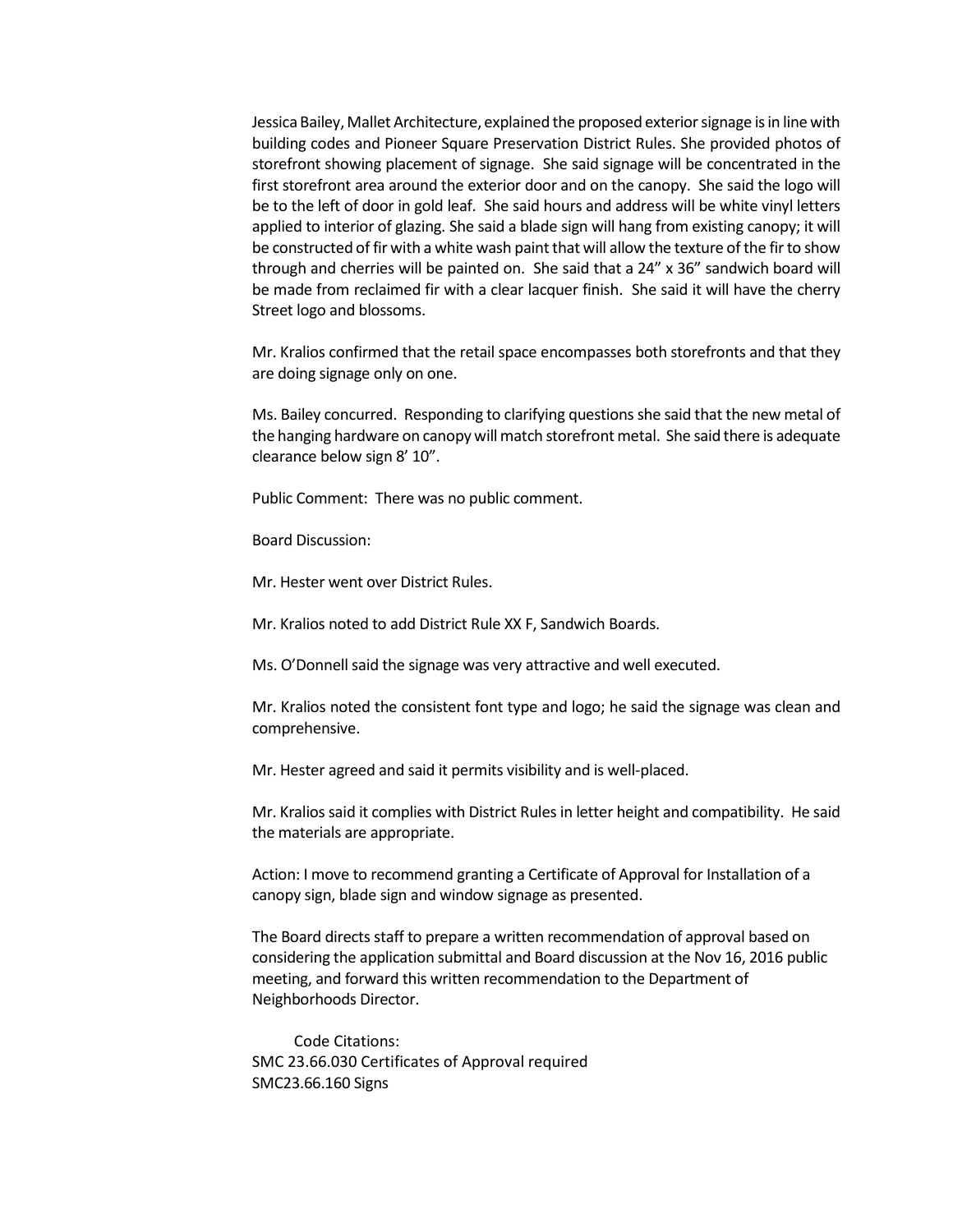Pioneer Square Preservation District Rules

XX. RULES FOR TRANSPARENCY, SIGNS, AWNINGS AND CANOPIES

- A. Transparency Regulations
- 1. To provide street level interest that enhances the pedestrian environment and promotes public safety, street level uses shall have highly visible linkages with the street. Windows at street level shall permit visibility into the business, and visibility shall not be obscured by tinting, frosting, etching, window coverings including but not limited to window film, draperies, shades, or screens, extensive signage, or other means. (8/93, 7/99, 7/03)
- B. General Signage Regulations

All signs on or hanging from buildings, in windows, or applied to windows, are subject to review and approval by the Pioneer Square Preservation Board. (8/93) Locations for signs shall be in accordance with all other regulations for signage. (12/94)

The intent of sign regulations is to ensure that signs relate physically and visually to their location; that signs not hide, damage or obscure the architectural elements of the building; that signs be oriented toward and promote a pedestrian environment; and that the products or services offered be the focus, rather than signs. (8/93)

Sign Materials: Wood or wood products are the preferred materials for rigid hanging and projecting (blade) signs and individual signage letters applied to building facades. (7/99)

- C. Specific Signage Regulations
- 1. Letter Size.
- 3. Projecting Elements (e.g. blade signs, banners, flags and awnings
- 4. Blade signs (signs hanging perpendicular to the building).
- F. Sandwich Boards

MM/SC/DK/CO 6:0:0 Motion carried.

## **111616.12 Three Globe Light Fixtures**

Second Ave S

Pilot project to replace existing high pressure sodium (HPS) with light-emitting diode (LED) fixtures

ARC Report: Mr. Kralios reported that ARC reviewed the plans and samples provided. ARC thought that the historic character of the light fixture was being maintained. ARC confirmed that only the lighting fixture and the globe cover would be changed. They thought that the consistency among the lights was important and would be improved compared to what is there now. They thought that the etching on the globes helps to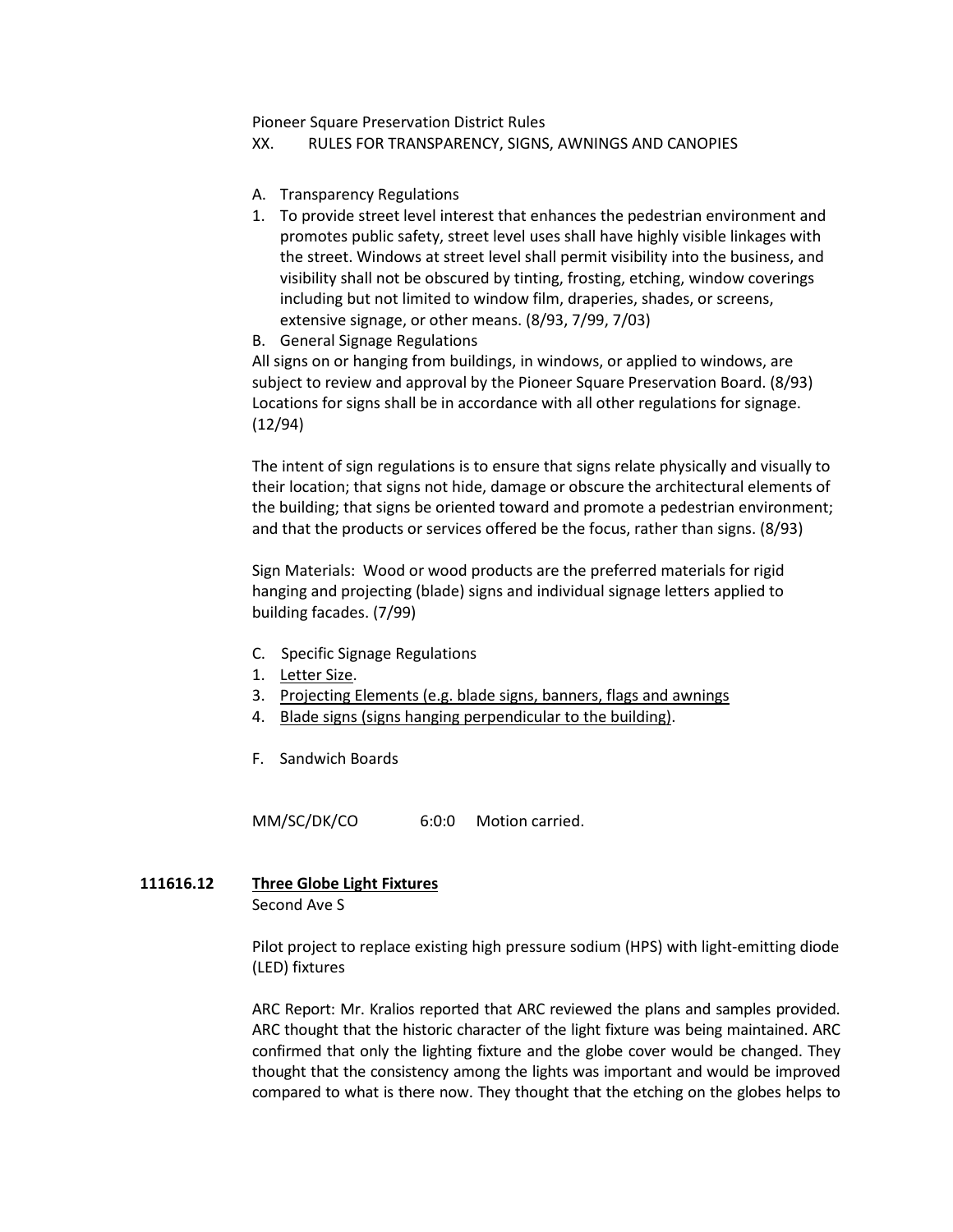soften the glare. They appreciated that there was a pilot study prior to widespread installation. They understand that the lights provide street lighting and that the intent was to support the pedestrian environment as well. They clarified that there are no original glass globe covers left intact. They asked that the applicants provide a time line for how long they will measure the lighting, how long for public comments before the application for district wide conversion and when that conversion might be.

Staff Report: The applicants mentioned previous complaints made to staff over the years about the "one off" changes to the globe lighting in Pioneer Square and Columbia City. Community members noted that there were different color globes - some white, some yellow and some almost clear. They complained about the varied light levels due to the transparency of the globe cover and light colors emitted by different types of fixtures.

Applicant Comment:

Kelly Davidson, Seattle City Light (SCL), explained that SCL is working on LED conversion of lighting; they are done with the roadways and are now moving to pedestrian decorative fixtures. She said that Pioneer Square has the highest concentration of pedestrian decorative fixtures in the City so will do testing here.

Eric Shinazu said they have surveyed and analyzed all existing fixtures and noted there are different types, styles, and lights. He said the goal is to have uniformity in globes – mechanically etched rather than hand etched – and use the new LED lights.

Ms. Davidson said the goal is in meeting photo metrics for roadway required by SDOT.

Mr. Shinazu said 4000 Kelvin is being used for the pilot.

Ms. Davidson said they have partnered with Pioneer Square groups around the concerns of lighting, safety, crime. She said that the International Special Review District just finished relights there. She said that from a CPTED aspect the lighting provides better color clarity for more accurate identification.

Mr. Shinazu said that aesthetics is tied with the ability to see perceived threats through better color rendition; he said the proposed lighting is closer to moon light color.

Louise Bourget, SCL, said that the crews prefer a bulb that can be screwed in because it is an easier retrofit. She said their preferred bulb is made in Renton. She said they don't yet have photo metrics for them.

Ms. Davidson provided a timeline (in DON file) and said that work will be done at night to reduce impacts to the neighborhood and to get around the work moratorium. She said they have shields on order in case they receive complaints about glare from residents. She said if they received a complaint they can fix it within 48 hours. She said that as part of the project they will shield one pole of three globes.

Ms. Nashem asked them to talk about direction of light emitted from bulbs.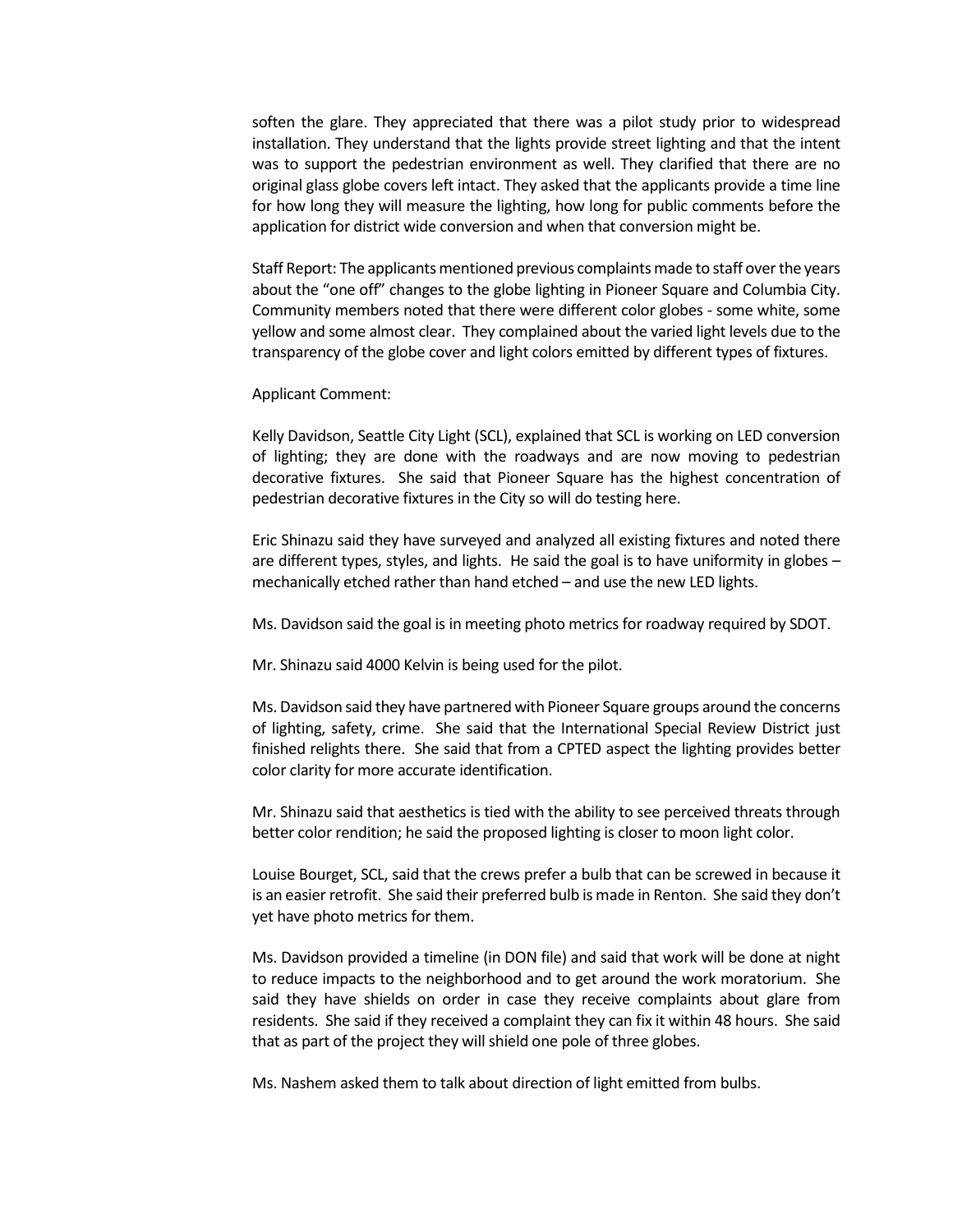Applicants showed each bulb; the proposed light is directed downward.

Ms. Molenaar asked if they would test at 3500 kelvin to see if they can still meet the photo metric at that level. She said that level is more in line with what was there before than the 4000 kelvin.

Mr. Shinazu said they have a 3000 kelvin that they can test.

Mr. Hester clarified that action on this application is specific to this pilot.

Ms. Davidson said this is a three-month pilot project; they will put an application together and come back to board for final.

Ms. O'Donnell noted there will be no change to the pole / fixture.

Ms. Davidson said this is lights only.

Public Comment:

Carl Leighty, Alliance for Pioneer Square, echoed the interest in seeing a dimmer / warmer light. He said the residents' council is interested in weighing in. He supported one consistent style light.

Chris Oreck asked if two different bulbs could be put in at once so a real comparison can be made.

Ms. Davidson said they could leave half up when they to the bulb switch out for comparison.

Board Discussion:

Mr. Hester went over District Rules.

Ms. O'Donnell was glad to see this and noted the discrepancy between lighting.

Mr. Kralios agreed and said he was glad it is a pilot so that the community can give input. He said the study is about the lamps and lenses – not the poles. He said there are no glass globes left so there is no impact to historic material.

Ms. Molenaar asked how they are doing the public process.

Ms. Davidson said that they have connected already with community groups and will have their PIO help with getting word out.

Ms. Molenaar said a phone number would be helpful.

It was agreed that a sign with information and a phone number would be placed on the pole during the trial period.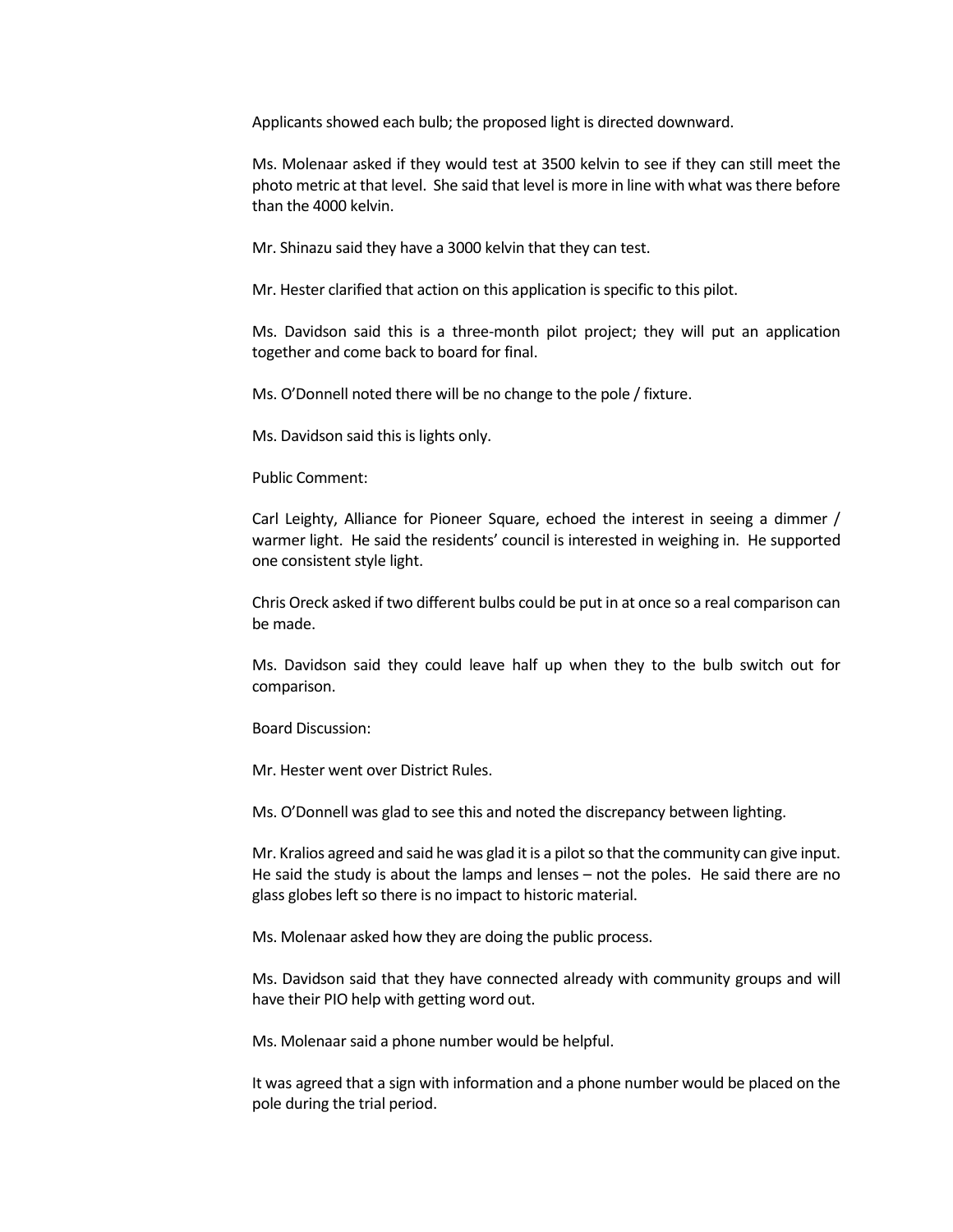Action: I move to recommend granting a Certificate of Approval for Pilot project to replace existing high pressure sodium (HPS) with light-emitting diode (LED) fixtures including the globes. The pilot will test two different bulbs at 4000K. Including a test at 3,000K is encouraged. A sign with information on how to provide public comment will be added to the pole following administrative review. A sample residential light shield will be installed on one of the poles. The pilot will last through February. An application for a Certificate of Approval for district wide implementation will be required. The application should include the results of the lighting study as well as public comment received for consideration of the proposal. The pilot lighting can stay installed while the application is being considered. If in the case that the full conversion is not proposed or is denied, an application for permanent installation of the pilot lighting or an alternative shall be submitted.

The Board directs staff to prepare a written recommendation of approval based on considering the application submittal and Board discussion at the Nov 16, 2016 public meeting, and forward this written recommendation to the Department of Neighborhoods Director.

Code Citations: SMC 23.66.030 Certificates of Approval required

Pioneer Square Preservation District Rules III. GENERAL GUIDELINES FOR REHABILITATION AND NEW CONSTRUCTION

In addition to the Pioneer Square Preservation District Ordinance and Rules, The Secretary of the Interior's Standards for Rehabilitation with Guidelines for Rehabilitating Historic Buildings, and the complete series of Historic Buildings Preservation Briefs developed by the National Park Service shall serve as guidelines for proposed exterior alterations and treatments, rehabilitation projects, and new construction. (7/99)

Rehabilitation is defined as the act or process of making possible a compatible use for a property through repair, alterations, and additions while preserving those portions or features which convey its historical, cultural, or architectural values. (7/99) In considering rehabilitation projects, what is critical is the stabilization of significant historical detailing, respect for the original architectural style, and compatibility of scale and materials.

#### XV. STREET LIGHTING

The three-globe Chief Seattle bronze base light fixture currently used in the District will be the approved street lighting standard. Additional alternative lighting standards and fixtures that are compatible with the historic character of the District may be approved by the Board for installation in conjunction with three-globe fixtures as needed to improve pedestrian-level lighting and public safety. (7/03)

Secretary of Interior's Standards for Rehabilitation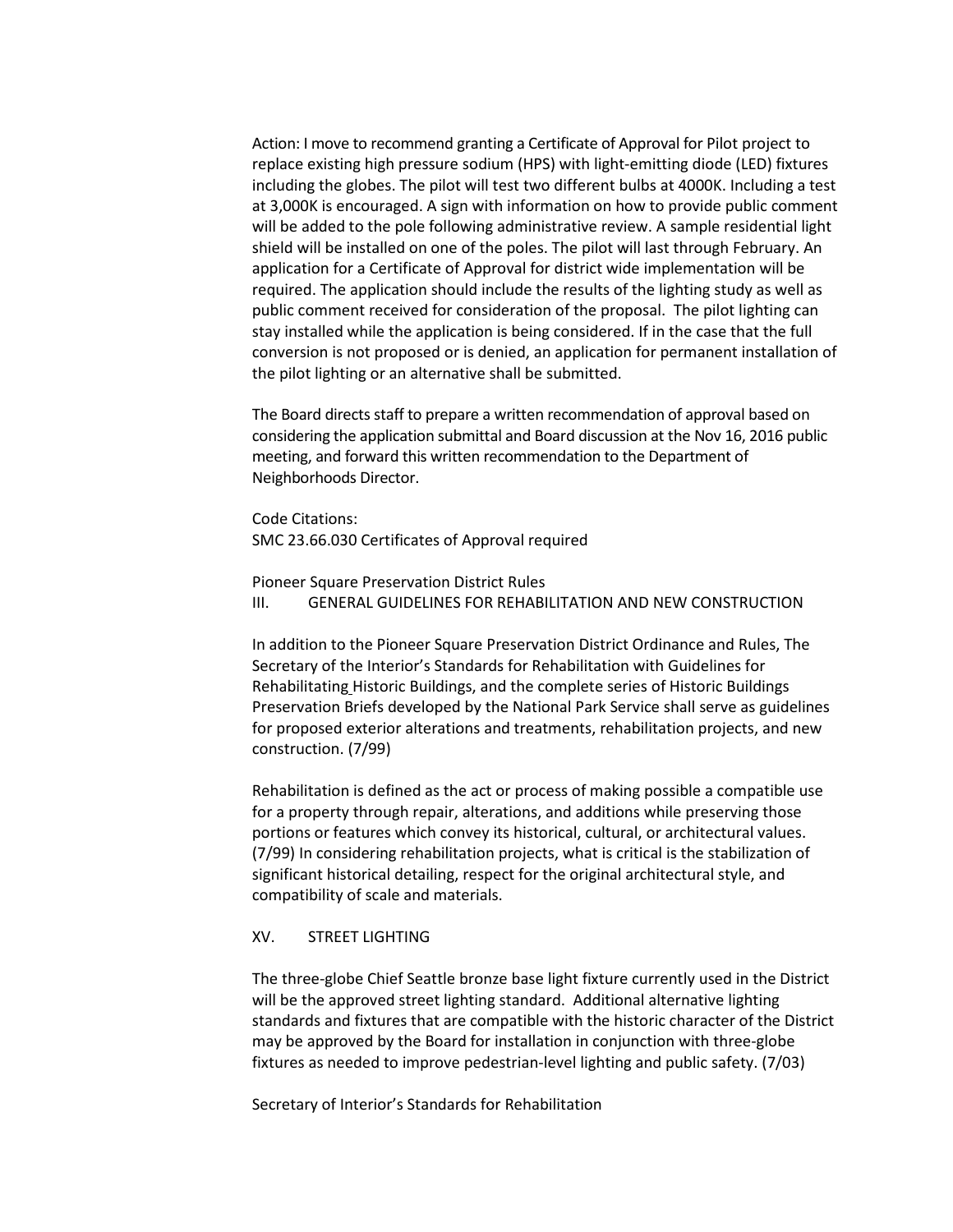5. Distinctive features, finishes, and construction techniques or examples of craftsmanship that characterize a historic property shall be preserved.

[Guidelines for Sustainability](https://www.nps.gov/tps/standards/rehabilitation/guidelines/index.htm) [Guidelines for Site](https://www.nps.gov/tps/standards/rehabilitation/rehab/building01.htm) [Guidelines for setting](https://www.nps.gov/tps/standards/rehabilitation/rehab/setting01.htm)

MM/SC/DK/AR 6:0:0 Motion carried.

**111616.13 Hartford Building** 600 2nd Ave

Replace deteriorated ornamental panels

ARC Report: ARC reviewed the drawings and samples provided. The applicant explained the role of the wood panels as the cover to the water system and explained that it was assembled using several pieces of wood and several penetrations to attach those pieces together because of that and its proximity to the water gutter the panels suffered water infiltration and now have dry rot and are beyond repair. They proposed to make replica with an epoxy high density foam that they can carve from a mold of an existing salvaged panel. The applicants thought that this was a more durable material for the job. While the ARC expressed disappointment in the necessity to remove historic material they generally agreed that the repair or replacement in kind would not provide longevity. They thought that the high-density foam allowed for a durability and replication of the design. They thought that when painted it would replicate the wood in design, color and visual qualities.

Staff Report: Repair is always the first preferred method of rehabilitation and then replacement in–kind with like materials but there are circumstances where a substitute material can be considered. Preservation Brief 16 list among those the circumstances **inherent flaws in the original materials***;*

The brief also talks about the advantages and disadvantage of the proposed epoxy material.

The Board may want to discuss the flaws in the original material and construction as the applicant presented to differentiate this situation from others where repair in kind will be most appropriate. i.e. the wood is a cover for a water gutter system, it is assembled of multiple pieces of wood allowing water intrusion, the pieces are put together with multiple nails allowing multiple locations for water intrusion and that the wood material is different than the other materials on the building and therefore the likelihood of wood without the same density as old growth would not last.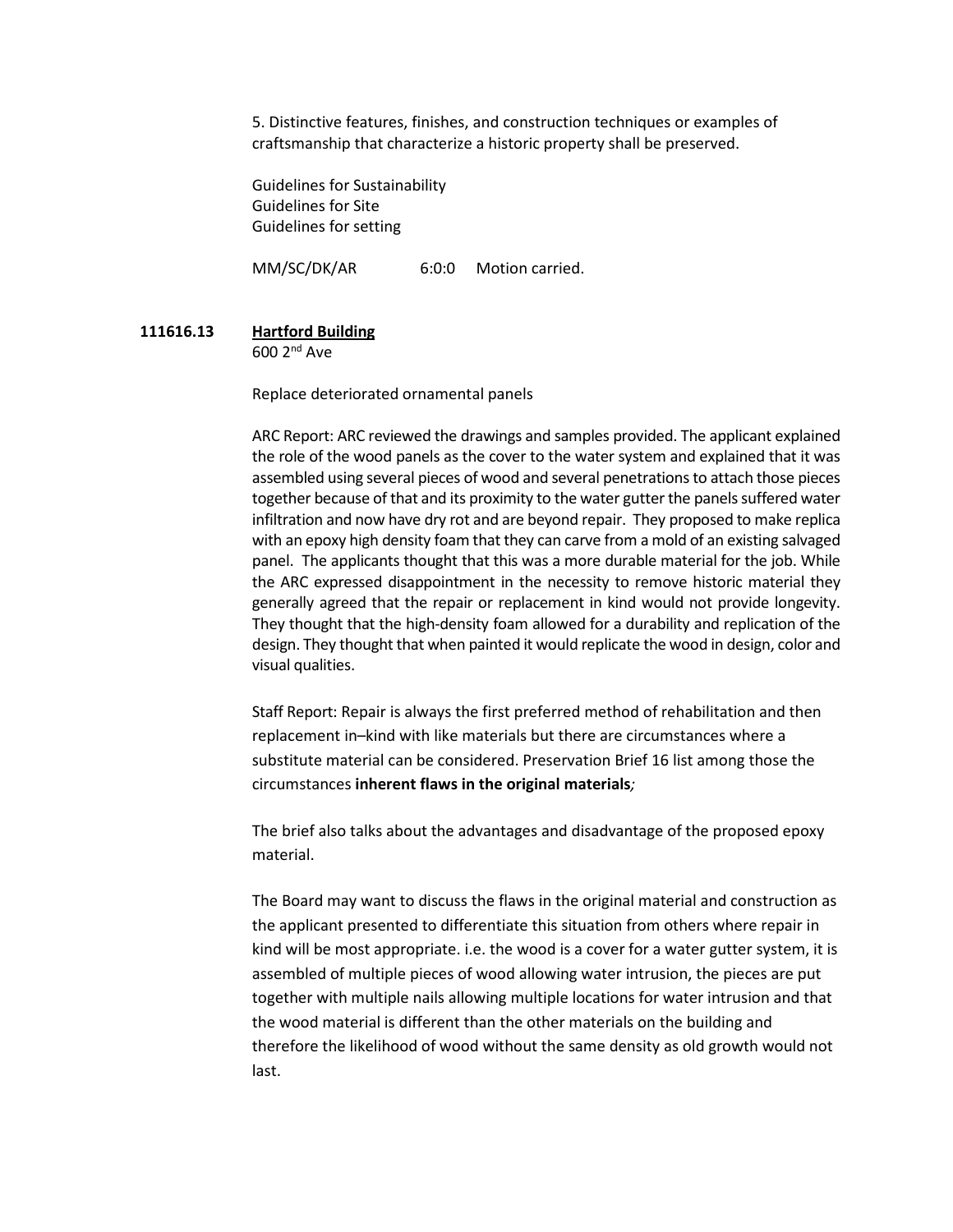Applicant Comment:

Heather Satterberg, Samis, explained the deteriorated panels were discovered while cleaning was being done on the building. She said the 36 panels are made up of individual strips of wood to create dimension; the seams and attachment points are vulnerable to water intrusion. She said the gutter and bracing points are in good condition; they want to maintain the design but protect the building envelope. She said they propose to take high resolution photos of the panels and create a 3D computer image which will direct the carving machine. She said they will save as much original material as possible. She said the cap at the top of the mullion will be epoxied and saved; she pointed out on photos what will be saved. Responding to questions she said the epoxy will be painted to match what is there.

Mr. Hester noted the color shown in the photo.

Ms. Satterberg said that modern wood is not as good as the old.

Ms. O'Donnell said ARC discussed false historicism and noted the value of newer materials in this case.

Public Comment: There was no public comment.

Board Discussion:

Mr. Hester went over District Rules.

Mr. Kralios cited SOI 6 and noted the severity of deterioration here and necessity of replacement. He said they will match the color, design and texture of existing; this is the best we can do with current technology.

Ms. Molenaar said the moldings are not at eye level.

Ms. Echohawk asked about other examples of this in the neighborhood and board members cited the Arctic Building and the Alaska Building.

Ms. Nashem said that in each case there were extraordinary circumstances where there were reasons that the original material could not be used.

Ms. Echohawk expressed concern about loss of patina.

Chris Oreck said that the detail was covered in paint and was revealed when paint removed. The detail will show in new material which will be painted.

Ms. Satterberg said that the leaf pattern in the masonry lines up with the flower detail. Ms. Molenaar said the material difference won't be noticeable from street level.

Ms. Satterberg said they hope they will get more of the original relief from the original design that had been lost over the years.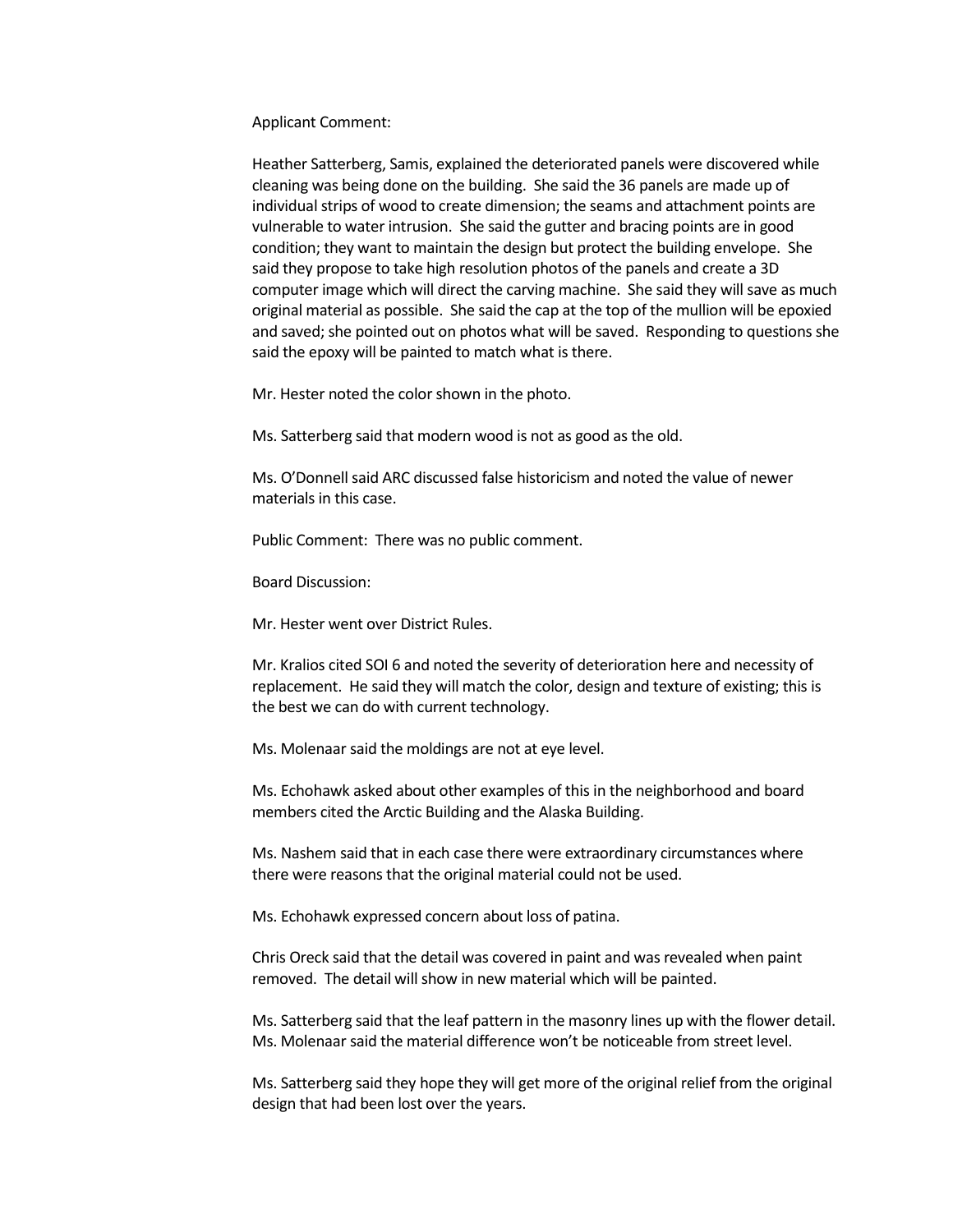Mr. Kralios said if done as a standalone project it would stand out but with the masonry cleaning and tuck pointing the building will look fresh.

Mr. Hester said it meets SOI 6, brief 16 and the District Rules; he said what is proposed is thoughtful and respectful and the material is durable.

Mr. Kralios it is good to have the example.

Action: I move to recommend granting a Certificate of Approval for replacement of deteriorated ornamental panels

The Board directs staff to prepare a written recommendation of approval based on considering the application submittal and Board discussion at the Nov 16, 2016 public meeting, and forward this written recommendation to the Department of Neighborhoods Director.

Code Citations: SMC 23.66.030 Certificates of Approval required

Pioneer Square Preservation District Rules III. GENERAL GUIDELINES FOR REHABILITATION AND NEW CONSTRUCTION

In addition to the Pioneer Square Preservation District Ordinance and Rules, The Secretary of the Interior's Standards for Rehabilitation with Guidelines for Rehabilitating Historic Buildings, and the complete series of Historic Buildings Preservation Briefs developed by the National Park Service shall serve as guidelines for proposed exterior alterations and treatments, rehabilitation projects, and new construction. (7/99)

Rehabilitation is defined as the act or process of making possible a compatible use for a property through repair, alterations, and additions while preserving those portions or features which convey its historical, cultural, or architectural values. (7/99) In considering rehabilitation projects, what is critical is the stabilization of significant historical detailing, respect for the original architectural style, and compatibility of scale and materials.

Secretary of Interior's Standards for Rehabilitation

6. Deteriorated historic features shall be repaired rather than replaced. Where the severity of deterioration requires replacement of a distinctive feature, the new feature shall match the old in design, color, texture, and other visual qualities and, where possible, materials. Replacement of missing features shall be substantiated by documentary, physical, or pictorial evidence.

[Brief 16](https://www.nps.gov/tps/how-to-preserve/briefs/16-substitute-materials.htm)

MM/SC/CO/DK 6:0:0 Motion carried.